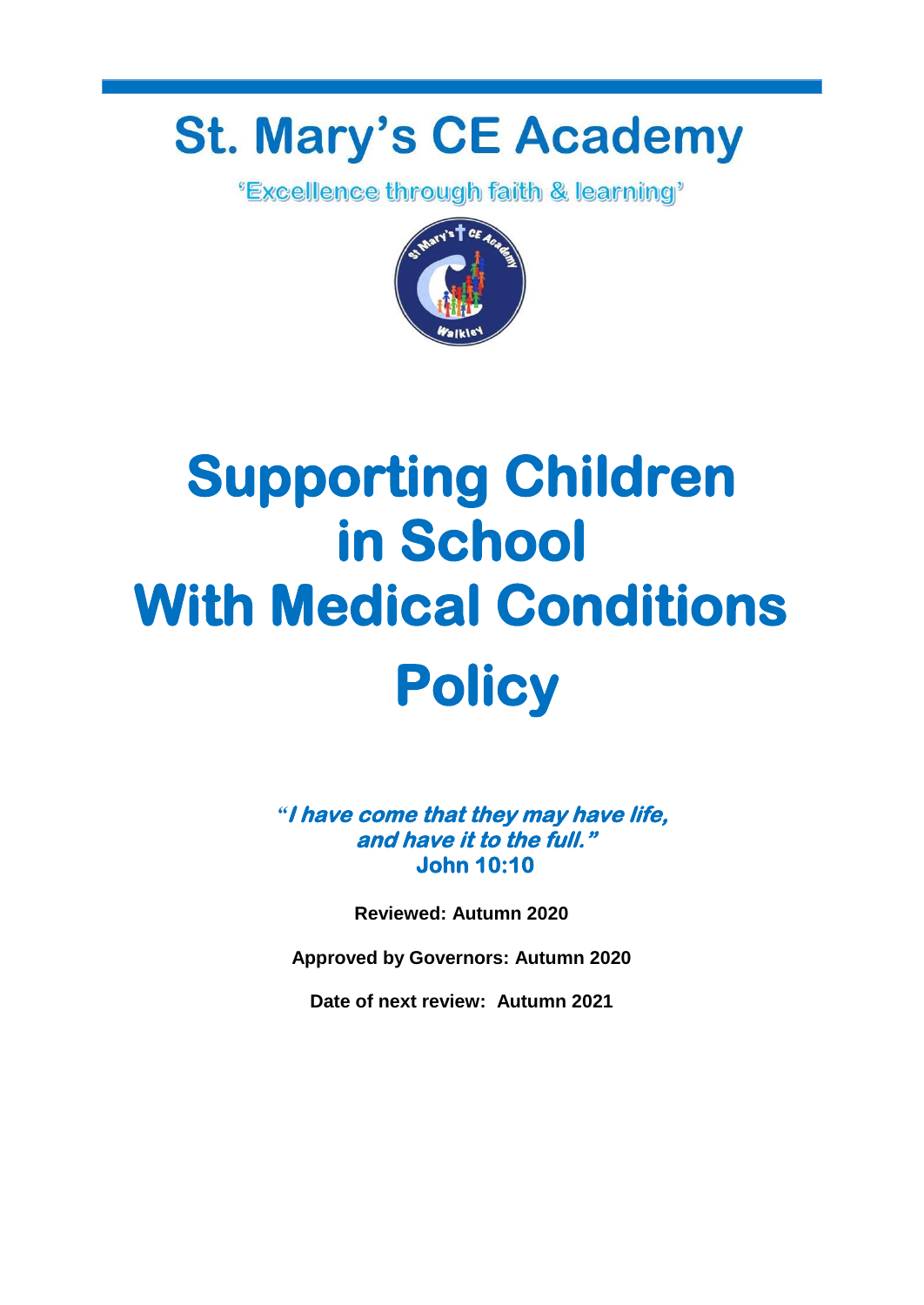

# **Supporting Children in School With Medical Conditions Policy**

#### **Introduction:**

At St Mary's Church of England Academy, we aim to provide a caring environment where every child can thrive and is supported to achieve their unique & amazing potential as a child of God. As such, this means that all children, including those with medical conditions, are well supported.

#### **THE LEGISLATION THIS POLICY IS BASED UPON:**

Section 100 of the Children and Families Act 2014 places a duty on governing bodies of maintained schools, proprietors of academies and management committees of PRUs to make arrangements for supporting pupils at their school with medical conditions. The DfE publication 'SUPPORTING PUPILS AT SCHOOL WITH MEDICAL CONDITIONS' published April 2014 includes statutory guidance for governing bodies of maintained schools and proprietors of academies in England.

#### **KEY AIMS:**

- Pupils at school with medical conditions will be properly supported so that they have full access to education, including school trips and physical education.
- The governing body ensures that arrangements are in place in schools to support pupils at school with medical conditions.
- The governing body ensures that school leaders consult health and social care professionals, pupils and parents to ensure that the needs of children with medical conditions are effectively supported.

#### **THE ROLE OF THE GOVERNING BODY:**

- To ensure that arrangements are in place to support pupils with medical conditions so that they can access and enjoy the same opportunities at school as any other child.
- To take into account that many of the medical conditions that require support at school will affect quality of life and may be life-threatening. As a result, the focus of action taken is on the needs of each individual child and how their medical condition impacts on their school life.
- To make arrangements give parents and pupils confidence in the school's ability to provide effective support for medical conditions in school; showing an understanding of how medical conditions impact on a child's ability to learn, as well as increasing confidence and promoting self-care and finally ensuring that staff are properly trained to provide the support that pupils need.
- To monitor arrangements put in place to ensure that policies, plans, procedures and systems are properly and effectively implemented in accordance with statutory requirements; in particular, procedures for the administration of medicines.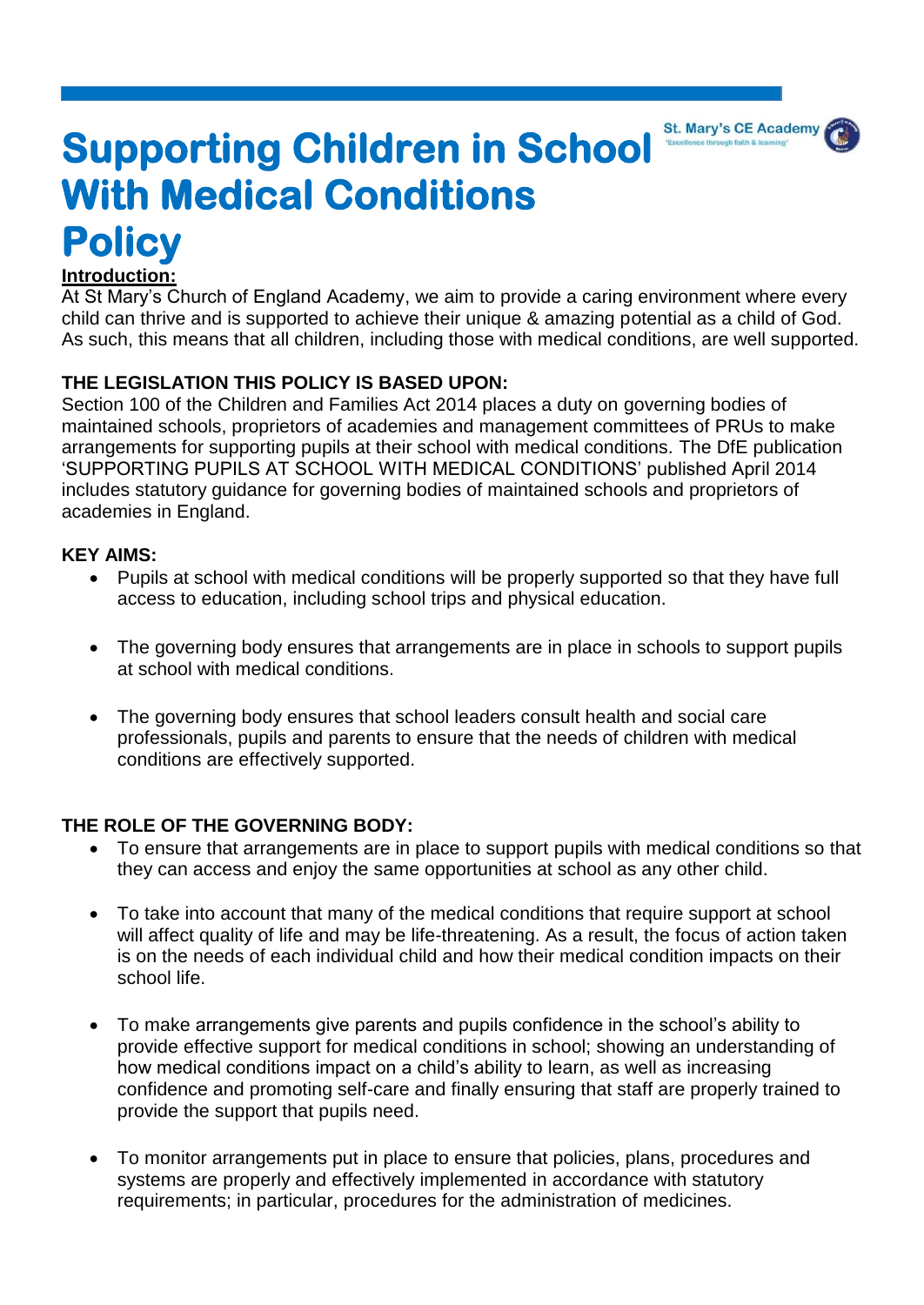- To ensure that the appropriate level of insurance is in place and appropriately reflects the level of risk.
- To ensure that the school's policy is explicit about what practice is not acceptable when administering medicines in school.
- To ensure that complaints may be made and will be handled concerning the support provided to pupils with medical conditions.
- To review the policy for supporting pupils with medical conditions on an annual basis and to ensure that it is readily accessible to parents and school staff.

#### **THE ROLE OF THE EXECUTIVE HEADTEACHER / HEAD OF SCHOOL:**

The Executive Headteacher / Head of School ensures that the school's policy for supporting pupils with medical conditions is developed and effectively implemented with partners. This includes ensuring that all staff are aware of the policy for supporting pupils with medical conditions and understand their role in its implementation.

The Executive Headteacher / Head of School ensures that all staff who need to know are aware of the child's condition and that sufficient trained numbers of staff are available to implement the policy and deliver against all individual healthcare plans, including in contingency and emergency situations.

To ensure the policy is implemented effectively by staff at St Mary's, the Executive Headteacher / Head of School will ensure:

- that sufficient staff are suitably trained,
- a commitment that all relevant staff will be made aware of the child's condition,
- cover arrangements in case of staff absence or staff turnover to ensure someone is always available,
- briefing for supply teachers,
- risk assessments for school visits, holidays, and other school activities outside of the normal timetable, and
- monitoring of individual healthcare plans.

#### **THE ROLE OF STAFF:**

Any member of school staff may be asked to provide support to pupils with medical conditions, including the administering of medicines, although they cannot be required to do so. Although administering medicines is not part of teachers' professional duties, they should take into account the needs of pupils with medical conditions that they teach. School staff are to receive sufficient and suitable training and achieve the necessary level of competency before they take on responsibility to support children with medical conditions.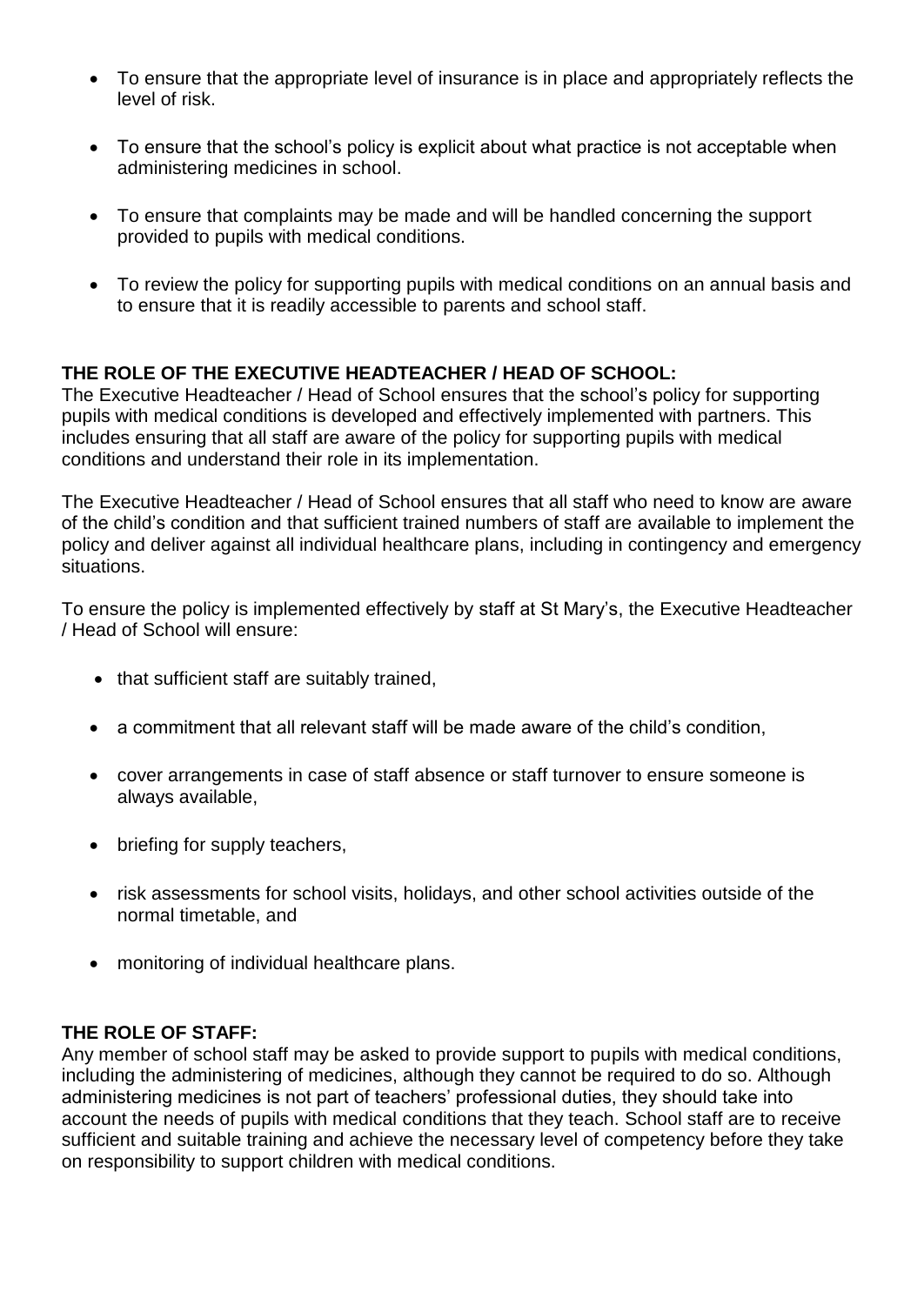#### **THE ROLE OF SCHOOL NURSES:**

The school nursing services are responsible for notifying the school when a child has been identified as having a medical condition which will require support in school. Wherever possible, they should do this before the child starts at the school. They would not usually have an extensive role in ensuring that schools are taking appropriate steps to support children with medical conditions, but may support staff on implementing a child's individual healthcare plan and provide advice and liaison, for example on training.

#### **THE ROLE OF SCHOOL PUPILS:**

Pupils with medical conditions will often be best placed to provide information about how their condition affects them. They should be fully involved in discussions about their medical support needs and contribute as much as possible to the development of, and comply with, their individual healthcare plan.

#### **THE ROLE OF SCHOOL PARENTS:**

Parents should provide the school with sufficient and up-to-date information about their child's medical needs. They may in some cases be the first to notify the school that their child has a medical condition. Parents are key partners and should be involved in the development and review of their child's individual healthcare plan, and may be involved in its drafting. Parents are asked at the beginning of each school year to inform school of any changes via the Healthcare Plan proformas which is sent out to be filled in. This is then kept in the school Medical File & updated if there are any changes.

#### **THE ROLE OF THE NAMED PERSON & INDIVIDUAL HEALTH CARE PLANS**

The named person, Karen Miller (Head of School), is to ensure that procedures are followed whenever a school is notified that a pupil has a medical condition are in place and followed (see procedures below).

The named person is responsible for individual healthcare plans and their development and use in supporting pupils at school with medical conditions.

Individual Health Care plans are reviewed at least annually or earlier if evidence is presented that the child's needs have changed. They are developed with the child's best interests in mind and assess and manage risks to the child's education, health and social well-being and minimises disruption.

When deciding what information should be recorded on individual healthcare plans, the named person considers the following:

- the medical condition, its triggers, signs, symptoms and treatments;
- the pupil's resulting needs, including medication (dose, side-effects and storage) and other treatments, time, facilities, equipment, testing, access to food and drink where this is used to manage their condition, dietary requirements and environmental issues, e.g. crowded corridors, travel time between lessons;
- specific support for the pupil's educational, social and emotional needs for example, how absences will be managed, requirements for extra time to complete exams, use of rest periods or additional support in catching up with lessons, counselling sessions;
- the level of support needed, (some children will be able to take responsibility for their own health needs), including in emergencies. If a child is self-managing their medication, this should be clearly stated with appropriate arrangements for monitoring;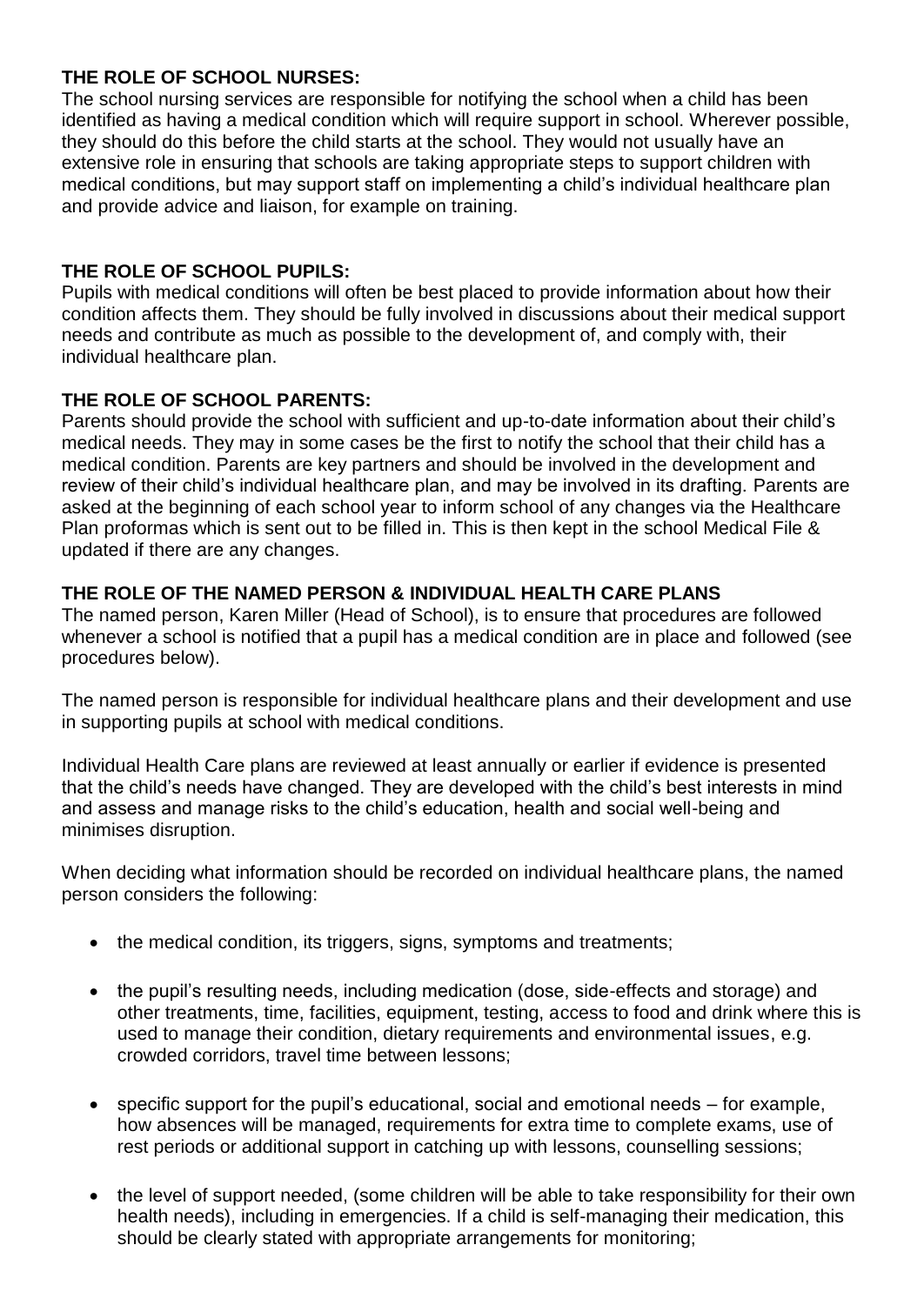- who will provide this support, their training needs, expectations of their role and confirmation of proficiency to provide support for the child's medical condition from a healthcare professional; and cover arrangements for when they are unavailable;
- who in the school needs to be aware of the child's condition and the support required;
- arrangements for written permission from parents and the Headteacher for medication to be administered by a member of staff, or self-administered by the pupil during school hours;
- separate arrangements or procedures required for school trips or other school activities outside of the normal school timetable that will ensure the child can participate, e.g. risk assessments;
- where confidentiality issues are raised by the parent/child, the designated individuals to be entrusted with information about the child's condition; and
- what to do in an emergency, including whom to contact, and contingency arrangements. Some children may have an emergency healthcare plan prepared by their lead clinician that could be used to inform development of their individual healthcare plan.

#### **PROCEDURES FOR DEVELOPING INDIVIDUAL HEALTHCARE PLANS**

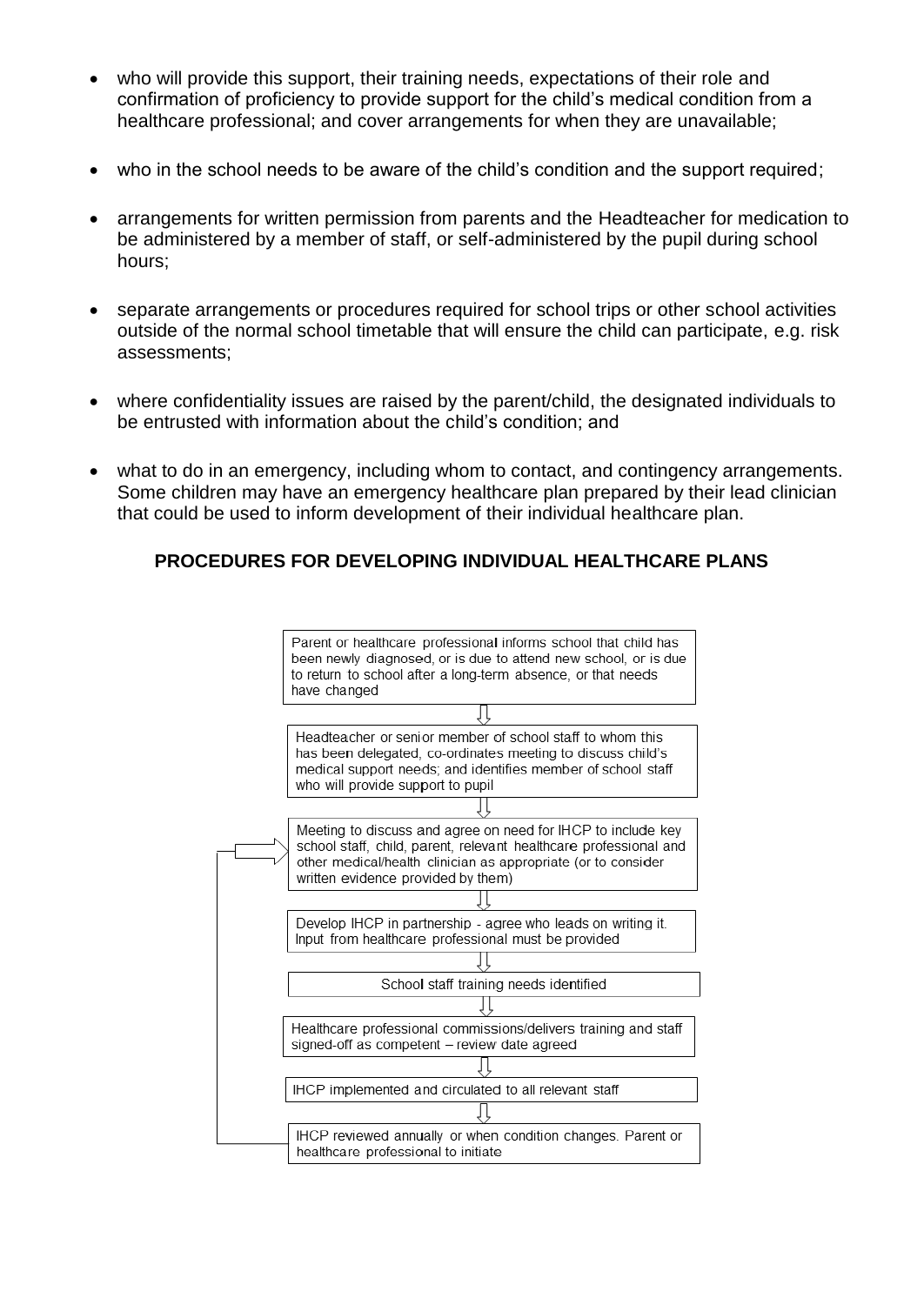

# **Individual Health Care Plan**

| Name of child                                                 |  |  |  |
|---------------------------------------------------------------|--|--|--|
| Date of birth                                                 |  |  |  |
| <b>Address</b>                                                |  |  |  |
|                                                               |  |  |  |
|                                                               |  |  |  |
| Medical condition or                                          |  |  |  |
| illness                                                       |  |  |  |
| Changes to this care plan will only be made under advice from |  |  |  |
| the Parent/Carer                                              |  |  |  |

## **Family Contact Information**

| Name         |             |
|--------------|-------------|
| Phone (home) | Work/mobile |
|              |             |
| <b>Name</b>  |             |
| Phone (home) | Work/mobile |

## **Clinic/Hospital Contact Information**

| Name     |  |
|----------|--|
| Tel. no. |  |

## **G.P Contact Information**

| Name        |  |
|-------------|--|
| $ $ Tel.no. |  |

# **Describe medical needs and give details of child's symptoms**